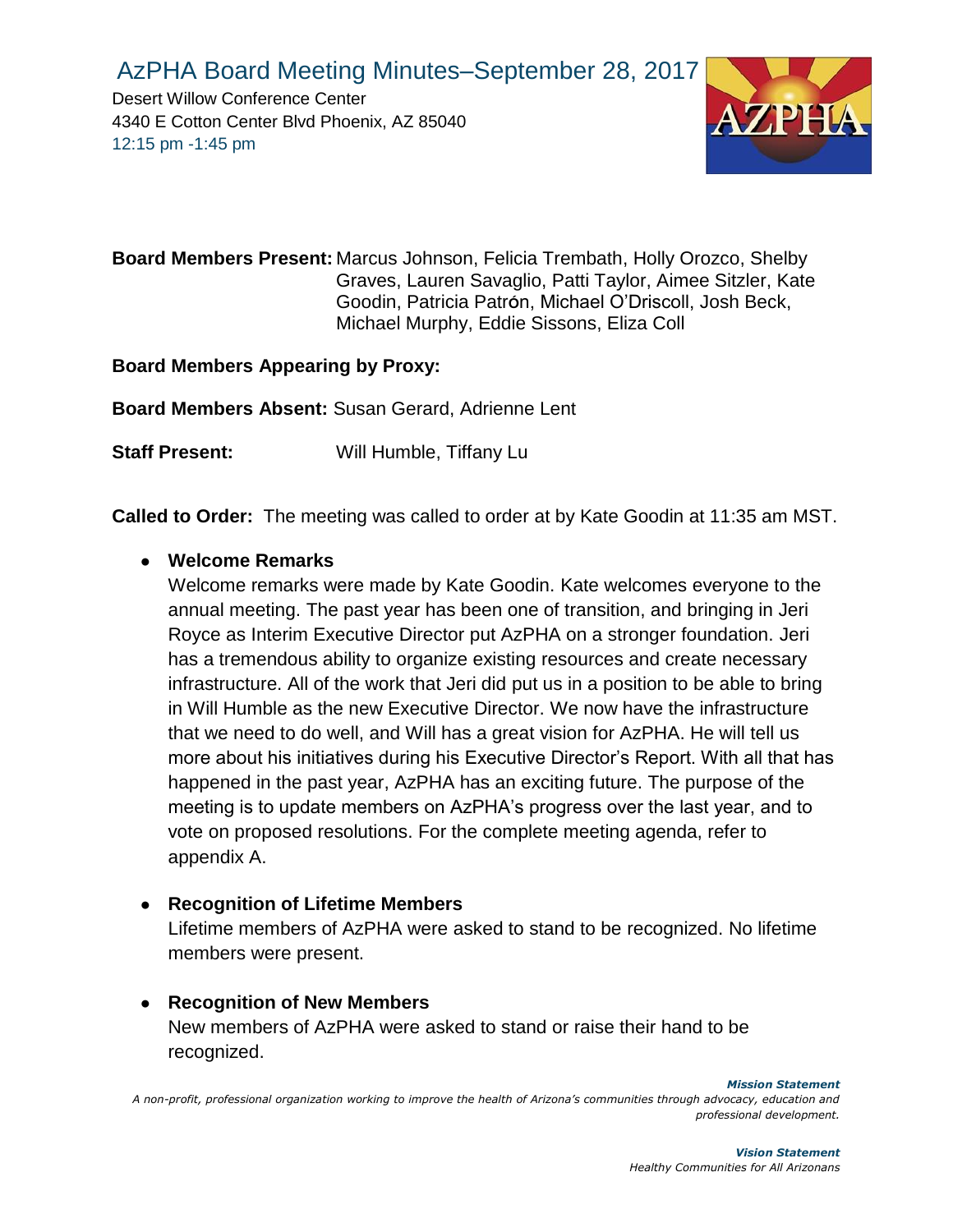Desert Willow Conference Center 4340 E Cotton Center Blvd Phoenix, AZ 85040 12:15 pm -1:45 pm



### ● **Approval of 2016 Business Meeting Minutes**

Minutes from the 2016 Annual Meeting have been provided for review. Kellie Williams moves to approve the minutes. Eliza Coll seconds. The 2016 Annual Meeting minutes are approved with no dissenting votes.

#### ● **Reports**

● *President Report*

See welcome remarks

#### ● *Executive Director Report*

The executive director's report was provided by Will Humble. See appendix B.

#### ● *Treasurer's Report*

The treasurer's report was provided by Aimee Sitzler. See appendix C.

#### ● *Public Health Policy Report*

The legislative update was provided by Will Humble. See appendix D.

#### ● **New Business**

#### ● *Proposed Resolutions*

The proposed resolutions were presented by Will Humble. The resolutions committee met and identified areas where there is an opportunity for legislation that may move forward or areas where we want to establish a footprint for the AzPHA. The resolutions committee has developed three resolutions that they are recommending be put forth to the membership for review and vote. These are:

- o Resolution to Restrict Tobacco Sales to Persons 21 and Over in Arizona
- o Resolution to Restrict Texting While Driving in Arizona
- o Resolution to Require 50 Minutes of Unstructured Recess in Arizona Elementary Schools (K-5)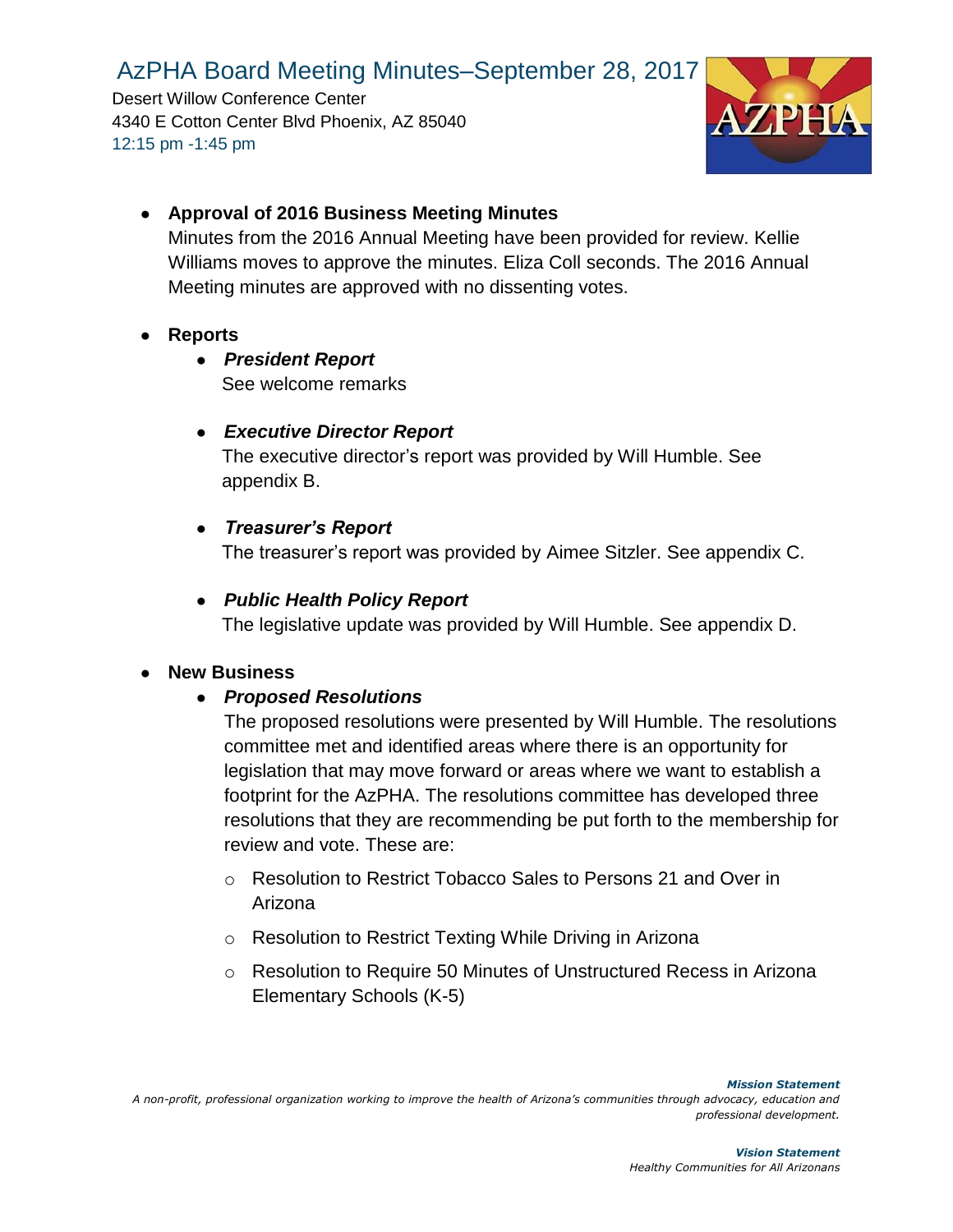Desert Willow Conference Center 4340 E Cotton Center Blvd Phoenix, AZ 85040 12:15 pm -1:45 pm



Resolutions were sent out to conference registrants for review one week ago. Will gives a brief description of each. Will calls for a vote on adopting the three resolutions. There are no comments or concerns from members. Jana Granillo motions to adopt the resolutions, Sandy Perez seconds. The motion to adopt the three resolutions is approved with no dissenting votes.

#### ● *Board Election Results*

The election results are presented by Kate Goodin. Elections results are announced as follows:

Vice President- Mary Ellen Cunningham

Kate informs the membership that when Will accepted the ED position, his board spot became available. Michael Murphy was appointed to take that position.

#### ● **Passing the Gavel Remarks**

Kate is pleased to pass the gavel and the helm of AzPHA to Marcus Johnson. She looks forward to the perspective and leadership that Marcus can bring.

#### ● **Incoming President Remarks**

Incoming president remarks were made by Marcus Johnson. Marcus expresses his appreciation to Kate Goodin, Will Humble, Tiffany Luu, the AzPHA Board, and the members and guests in the room for their tireless work. He voices that he was initially hesitant to hold a Fall Conference centered on Arizona's opioid epidemic, as he worried people might be suffering from 'opioid fatigue'. Today at the conference, his concerns have been allayed by the energy in the room and the progress made thus far. Marcus remarks that he is struck, perhaps more-so than the opioid data and intervention, by the process by which public health is tackling this issue. He sees four replicable steps: 1) Recognizing a problem, 2) Assessing and analyzing the problem, 3) Developing comprehensive recommendations to solve the problem, and using these steps to 4) Enact evidence-based public policy and programs. He states, "This is the power of Public Health – to inform evidence-based programs and policies that improve the health of Arizona's communities." Marcus closes by noting this work isn't

*Mission Statement*

*A non-profit, professional organization working to improve the health of Arizona's communities through advocacy, education and professional development.*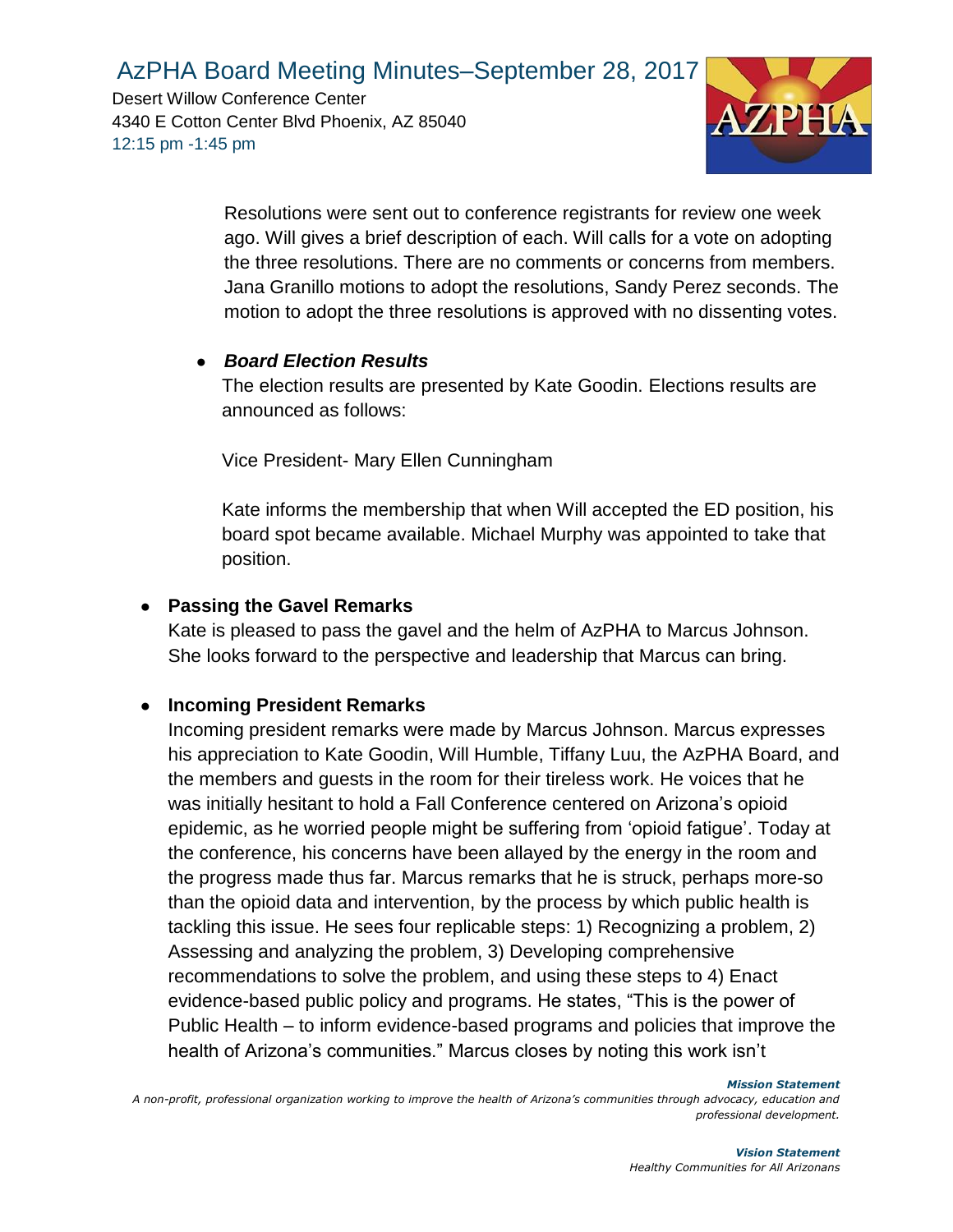Desert Willow Conference Center 4340 E Cotton Center Blvd Phoenix, AZ 85040 12:15 pm -1:45 pm



accomplished in a vacuum, rather it takes a collective and coordinated effort. He is humbled and honored by the opportunity to be a part of the AzPHA Board and is looking forward to the future of the Association.

● Adjourn– Marcus Johnson calls for a motion to adjourn the meeting. Eddie Sissons motions. Lauren Savaglio seconds. The motion is approved; the meeting was adjourned at 12:55 pm MST.

I have reviewed these minutes and believe they represent an accurate record of actions taken and items discussed.

10/17/2017

Respectfully submitted by Kate Goodin, Board President Network Chate

I have reviewed these minutes and believe they represent an accurate record of actions taken and items discussed.

Felicia Trembath, Board Secretary Date Controllery Date Date

10/17/2017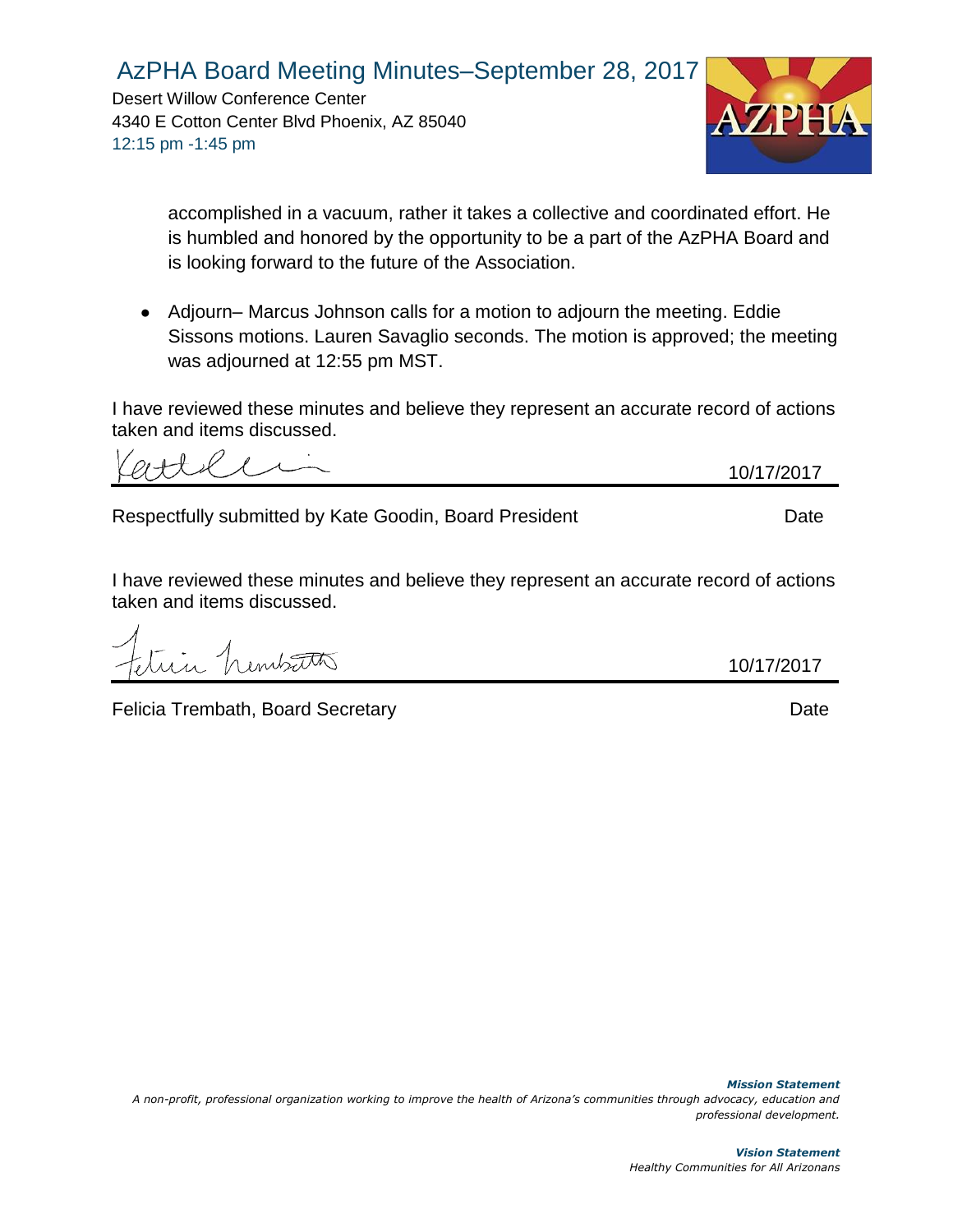Desert Willow Conference Center 4340 E Cotton Center Blvd Phoenix, AZ 85040 12:15 pm -1:45 pm



#### **Appendix A: Meeting Agenda**

Welcome Remarks *Kate Goodin*

Recognition of Lifetime Members

Recognition of New Members

Approval of 2016 Business Meeting Minutes *Kate Goodin*

#### Reports

President's Report *Kate Goodin*

Executive Director Report *Will Humble*

Treasurer's Report *Aimee Sitzler*

Public Health Policy Report *Eddie Sissons & Will Humble*

New Business Proposed Resolutions *Will Humble* 

> Election Results *Kate Goodin*

Passing the Gavel, Remarks by Incoming President *Kate Goodin, Marcus Johnson*

Adjourn *Kate Goodin*

*Mission Statement A non-profit, professional organization working to improve the health of Arizona's communities through advocacy, education and professional development.*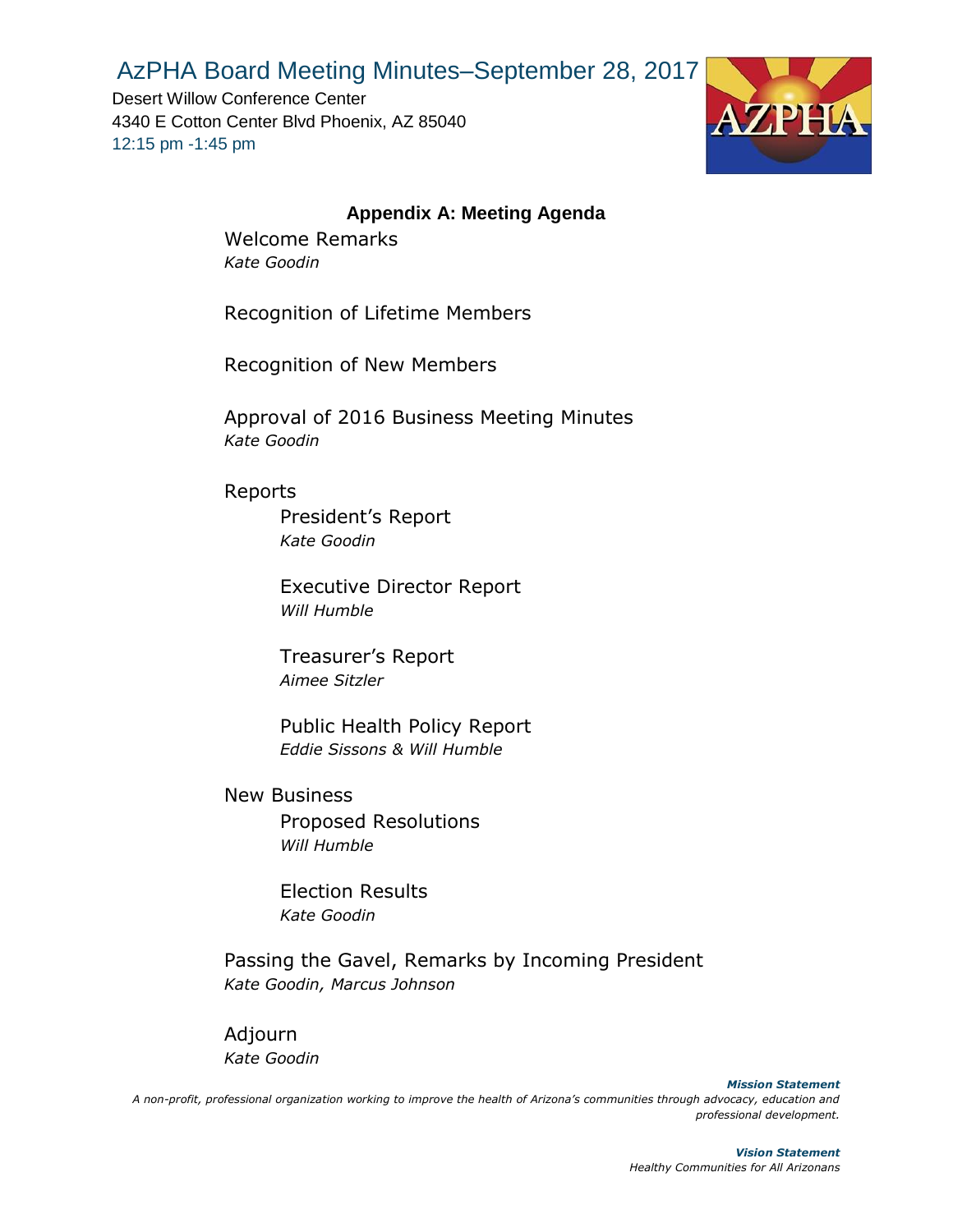Desert Willow Conference Center 4340 E Cotton Center Blvd Phoenix, AZ 85040 12:15 pm -1:45 pm



### **Appendix B: Executive Director Report**

AzPHA made substantial progress toward better developing our administrative and operational infrastructure over the last year.

We also enhanced membership, improved our fiscal diversification, built new relationships with key partners, and improved our advocacy, professional development and membership.

Interim Executive Director Jeri Royce and Chief Operating Officer Tiffany Luu worked closely with the Board. Key areas of administrative and operational progress included:

- **AzPHA's membership database** (Wild Apricot) was improved
- **A new publicly facing website** overlay using Square Space was developed
- **Membership benefits were improved**
	- o Weekly policy updates
	- o monthly webinars
	- o Mentoring programs
	- o Exploring ad-hoc sections
- **AzPHA's organizational membership structure was diversified** making our organization less dependent on large individual organizational members. Our organizational member portfolio is now close to \$30K/year. We will continue to focus on building our organizational membership portfolio in the coming year.
- **AzPHA implementing a tool in Base Camp to organize activities.** The Public Policy Committee successfully piloted the Base camp tool this year, setting the stage for additional ad-hoc section work in the coming year. The tool allows participants to organize meetings, post documents and share messages among members.
- **Strategically improved our partnerships** by focusing significant effort on building collaborations with our county health departments, and these efforts are paying dividends. We also sponsored an exhibit at the Arizona Rural Health Conference and are collaborating with the **Arizona Rural Health Association** on

*Mission Statement*

*A non-profit, professional organization working to improve the health of Arizona's communities through advocacy, education and professional development.*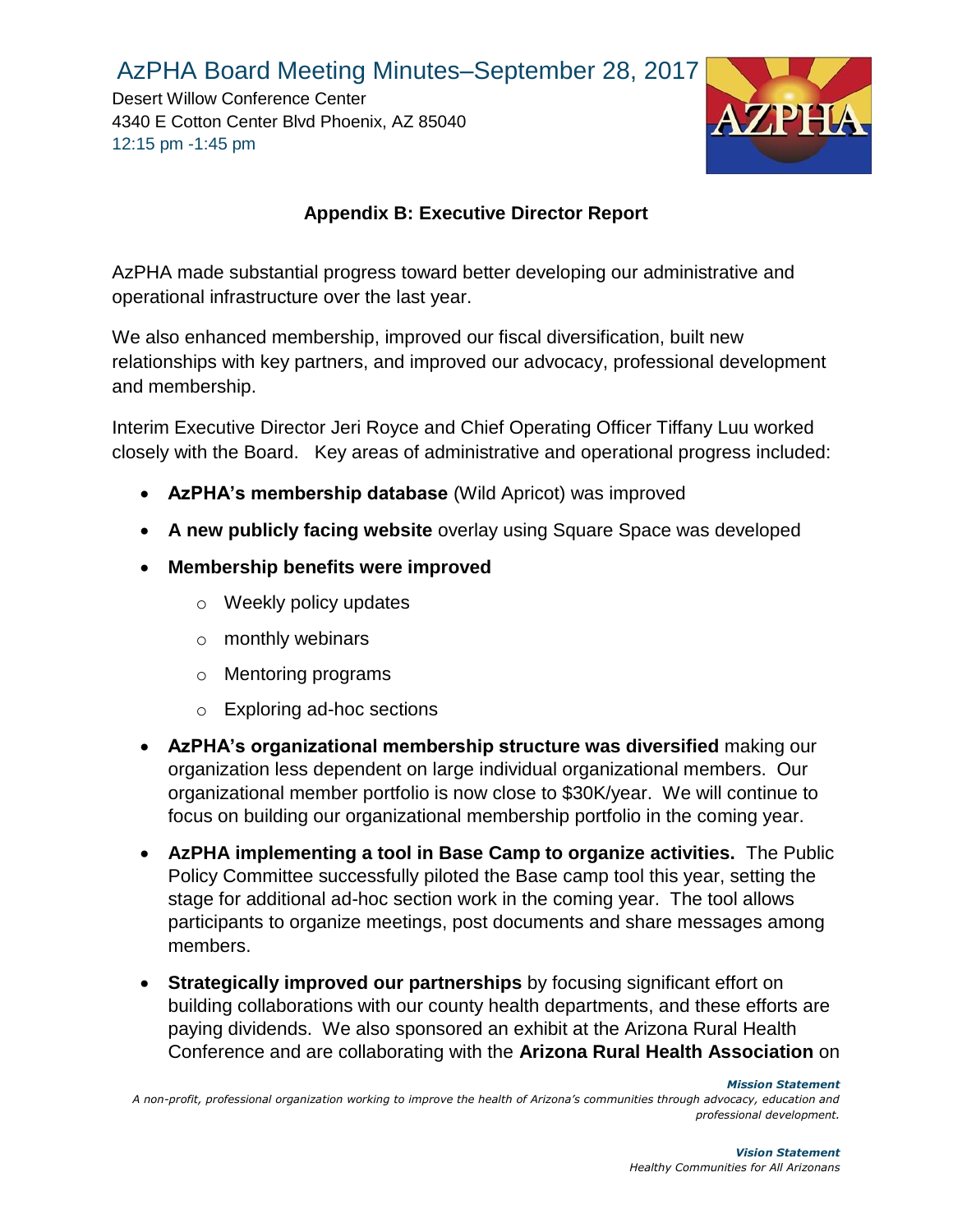Desert Willow Conference Center 4340 E Cotton Center Blvd Phoenix, AZ 85040 12:15 pm -1:45 pm



advocacy efforts. We have built a new relationship with the **Children's Action Alliance** and will be coordinating our advocacy efforts to align with their children's oral health priorities.

- **We raised the profile of our communication** advocacy efforts by publishing several op-ed articles in Arizona newspapers, answering media inquiries about several public health issues, providing input on public affairs programming, and recruiting **Michael Murphy** to be our Director of Marketing and Public Relations. Michael has resurrected our Facebook page and refreshed our Twitter activities.
- The past year was a very active one for the **AzPHA public health advocacy**. More on that in our Public Health Policy Report
- **Increased the number of our Individual AzPHA Members** to **507 Active Individual Members** including **125 Students** (with 34 new students this year). AzPHA has 329 additional former Members whose registration has lapsed. 127 of the 329 lapsed members are current or former employees of the ADHS. Our membership committee will be focusing on these and other lapsed members in the coming year as well as reaching out to members of the Arizona Rural Health Association and other entities to build our individual members.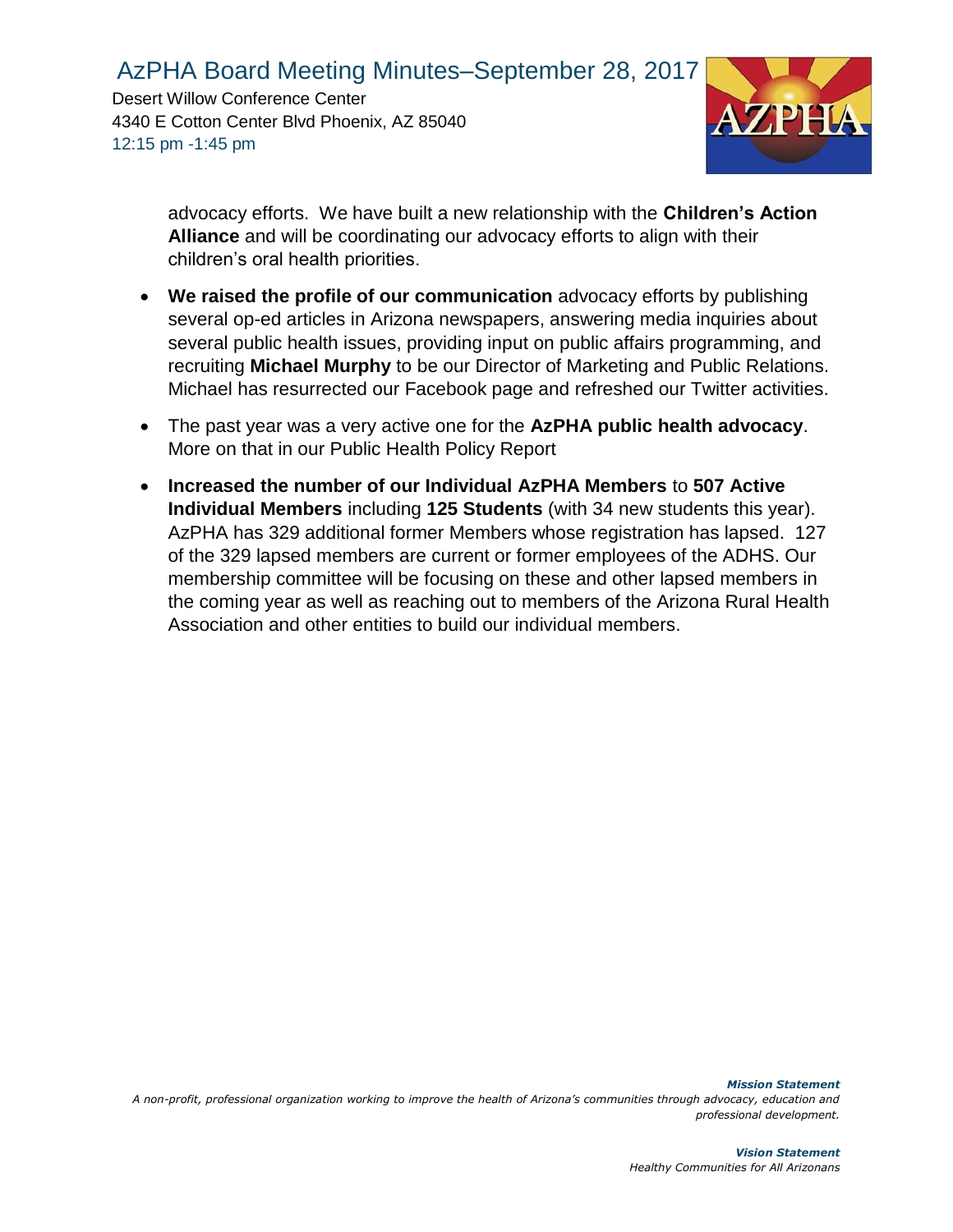Desert Willow Conference Center 4340 E Cotton Center Blvd Phoenix, AZ 85040 12:15 pm -1:45 pm



#### **Appendix C: Treasurer's Report**

The Treasurer's report was presented by Aimee Sitzler.

- AzPHA gained ground financially in fiscal year 2017.
- Total assets increased 20k to 75k, putting the organization back to 2015 levels.
- Unrestricted support and revenue was 158k, a 34k increase from the previous year
- This revenue increase was largely due to a successful membership outreach strategies undertaken by the executive director and board. The percentage of revenue coming from Membership dues (organizational and individual) increased to 32% in 2017 from 21% in 2016.
- 2017 expenses were slightly increased from previous years, largely due to the extra cost of hiring a professional interim executive director while we performed our executive director search.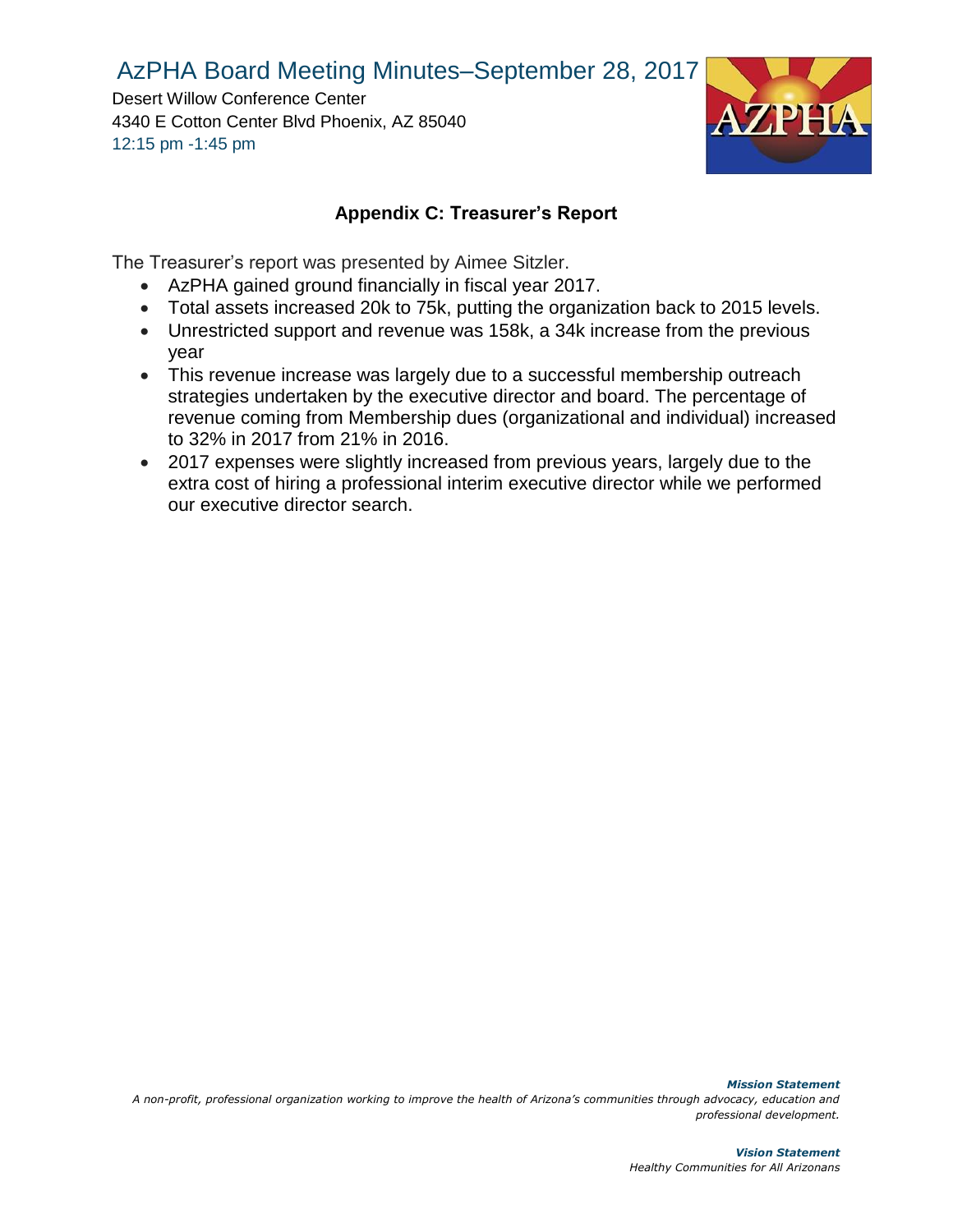Desert Willow Conference Center 4340 E Cotton Center Blvd Phoenix, AZ 85040 12:15 pm -1:45 pm



## **Appendix D: Public Health Policy Report**

Our Registered Lobbyist this year (**Eddie Sissons**) actively coordinated committee priorities and signed in support (and against) several bills this session.

- Board members testified in committee hearings in support of several bills.
- The committee's approach
- We also continually monitored activities and decisions at the federal level and conducted advocacy and action alerts.
- Bills we supported that succeeded:
- Emergency Dental Care
- Primary Care Loan Repayment
- Newborn Screening
- Clarifying Certified Registered Nurse Anesthetist Practice
- Outpatient Occupational Therapy for Adult Medicaid Members
- Involuntary Commitment Procedures
- Asthma Management
- Sunscreen Use at Schools & Camps
- Distracted Driving
- Drug Overdose & Poisoning Prevention
- •
- **New State Laws & Policies Opposed by AzPHA**
- Changes to the Voter Initiative Process.
- Family Planning

The AzPHA also submitted comments on **AHCCCS Legislatively Directed 1115 Waiver request** that would limit lifetime Medicaid eligibility to 5 years most persons as well as requiring monthly income reporting and work requirements. To our knowledge, the waiver request has not yet been submitted to CMS.

**At federal level:** Opposed the various changes to the ACA and advocated for federal funding for various HHS programs